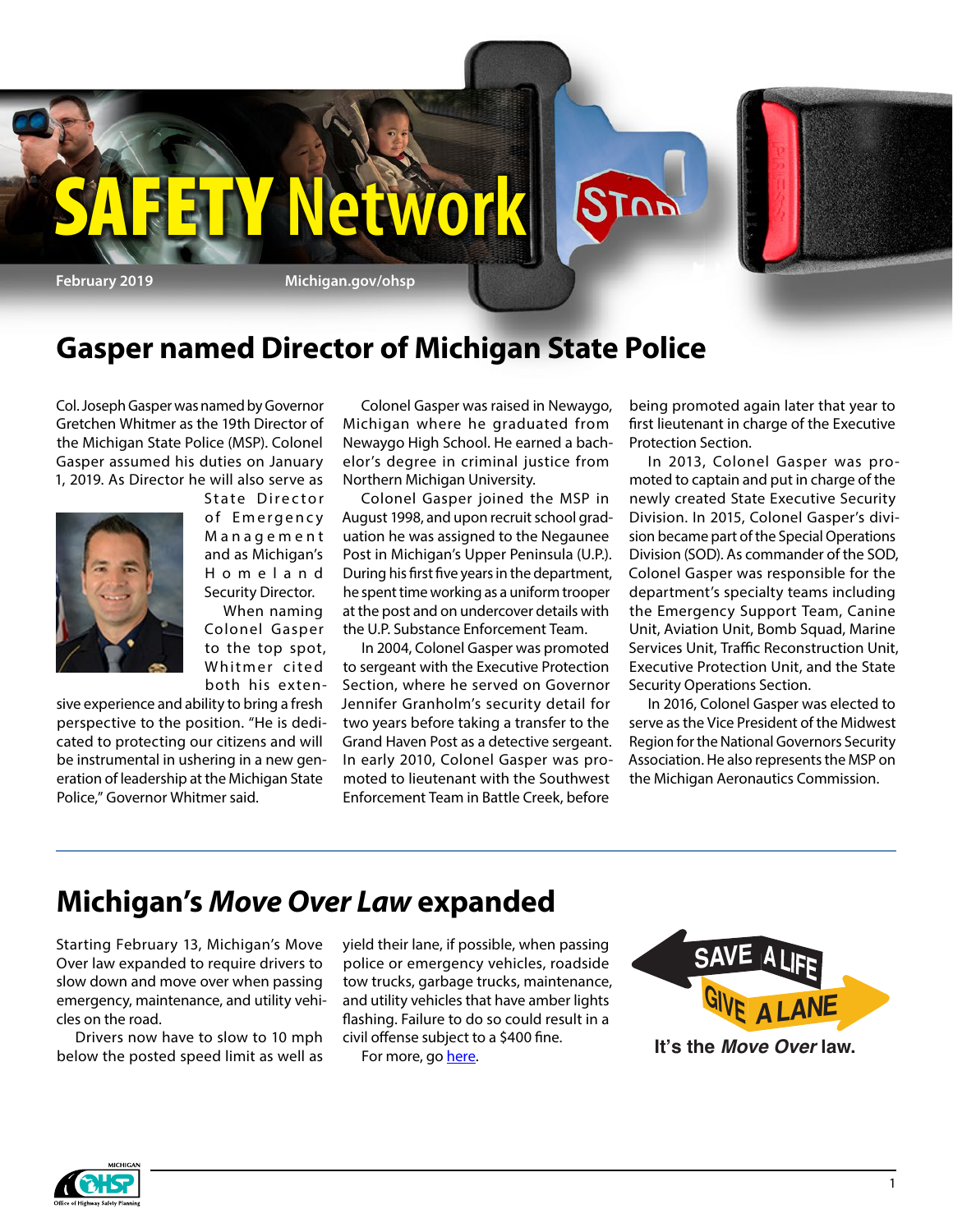## SAFETY **Network**

## **Scooter use in Michigan**

It's a bird! It's a plane! No, it's a Bird. And a Lime? If you've been in Detroit, Lansing, Ann Arbor, or Grand Rapids, you've probably seen motorized scooters in use. Both the Lime and Bird companies have supplied electric scooters to Michigan cities but what rules do you need to follow when operating one? According to MCL 257.658, 257.660, and 257.662:

- Cannot be used on streets where the posted speed limit is above 45 mph.
- Can only carry one person at a time.
- Cannot exceed 25 mph.
- When in the roadway, they must be ridden on the right side as practicable and not ride more than two abreast.
- When on the sidewalk, which is legal, must yield the right-of-way to a pedestrian and shall give an audible signal before overtaking and passing pedestrians.
- Operators under 19 years old must wear a crash helmet.
- Operators under 12 years old cannot ride on public streets.
- Must have a brake.

• Must have front and rear lights when operating between a half-hour after sunset and a half-hour before sunrise.

Local governments have the ability to further regulate the operation of scooters and may have specific parking rules, so always check the local laws before using.

From - [https://detroitgreenways.org/](https://detroitgreenways.org/michigan-laws-on-motorized-scooters/) [michigan-laws-on-motorized-scooters/](https://detroitgreenways.org/michigan-laws-on-motorized-scooters/)



## **Holiday traffic fatalities are down**

Preliminary reports from the MSP Criminal Justice Information Center (CJIC) show that while there was a slight increase in traffic fatalities for the 2018 Christmas holiday, when combined with the New Year's holiday, total holiday traffic fatalities are down from the last five years.

CJIC's preliminary report lists 12 traffic fatalities during the four-day Christmas period. That's up one from last year's total of 11. But for the four-day New Year's holiday, there were three traffic fatalities, down from the 2017 total of 12.

The total of 15 traffic fatalities over the two holiday periods is the lowest combined total since 2013 when a total of six traffic fatalities were recorded.

"While we certainly like to see overall traffic fatalities in the state trending down, the fact is even the loss of one life is too much," said Office of Highway Safety Planning (OHSP) Director Michael Prince. "Drive sober, buckle up, slow down in winter weather, and put your phone down. Do everything you can to keep yourself, your passengers and other roadway users as safe as possible."



## **Winter driving season continues**

With the winter driving season in full effect across the state, nearly 400 banners were sent to locations in the U.P. and Northern Lower Peninsula reminding motorists to drive slow on ice and snow. During the winter of 2016-17, there were 62 traffic fatalities due to winter weather driving. Other winter

driving tips include: making sure tires are properly inflated, avoid using cruise control on slippery surfaces, using seat belts every time, and making sure phones are charged. For more tips and photos from the OHSP, check out [#DriveSlowonIceandSnow](https://twitter.com/hashtag/driveslowoniceandsnow?src=hash) on Twitter.

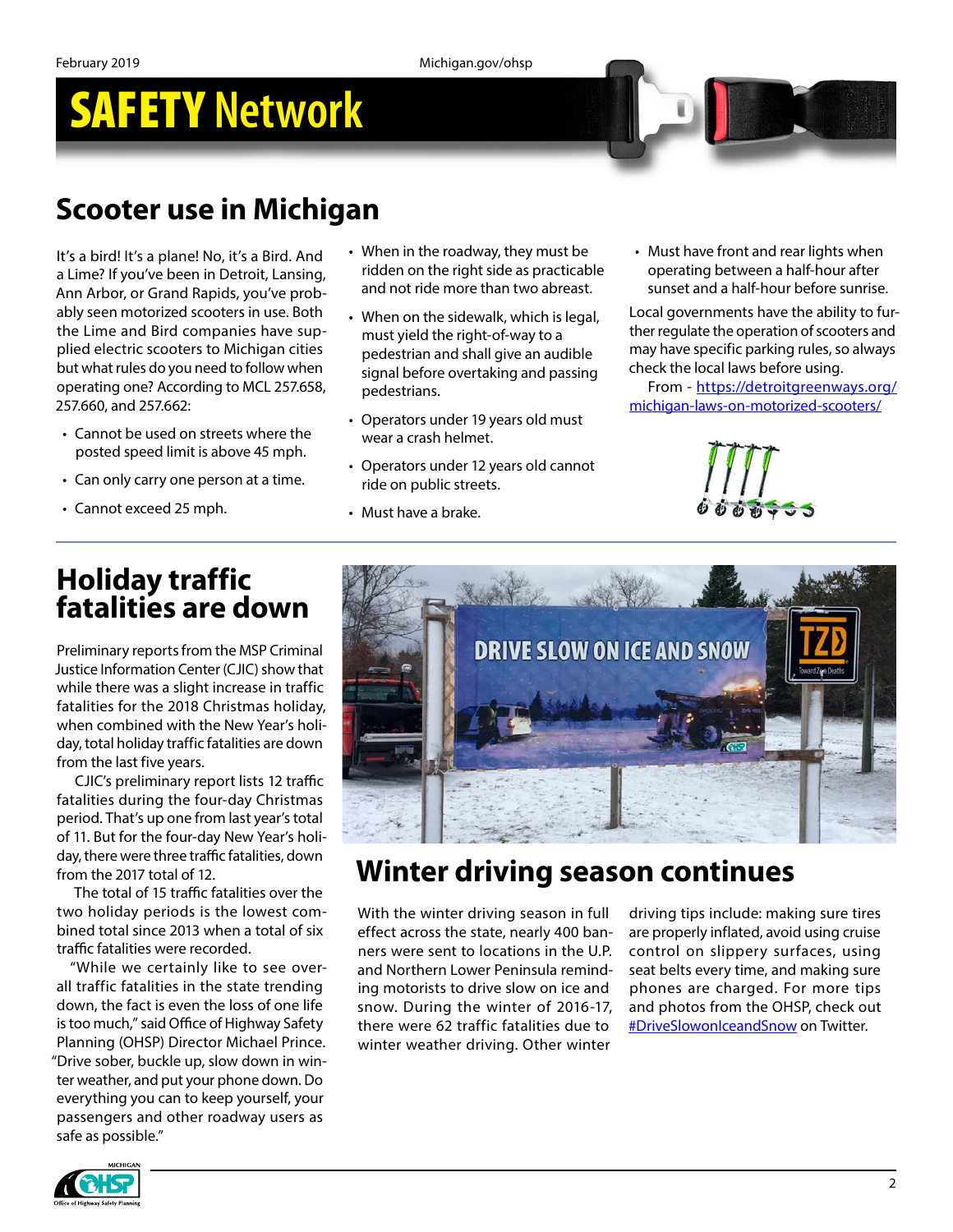## SAFETY **Network**



Students at 62 Michigan high schools will soon benefit from efforts to make teenagers better, safer drivers by participating in *Strive For a Safer Drive* (S4SD), a public-private partnership between Ford Driving Skills for Life and the OHSP. The peer-led traffic safety campaign seeks to reduce traffic crashes which are the leading cause of death for teens.

"Inexperience and risk-taking behavior are factors that increase the crash risk for young drivers," said Michael L. Prince, OHSP director. "This campaign aims to increase safety and raise awareness about teen driving in a way that teens can relate to and better understand."

As part of the S4SD program, schools receive \$1,000 for students to create a teenled traffic safety campaign to educate their fellow classmates about distracted driving, seat belt use, speeding, underage drinking/impaired driving or winter driving.

Schools will submit a video or PowerPoint outlining campaign activities. The top five campaigns will be selected and those winning schools will win a cash prize ranging from \$500-\$1,500. Following their activities, schools will have the opportunity to send students to a free hands-on driving clinic with professional driving instructors sponsored by Ford Driving Skills for Life in the spring.

"Programs like *Strive For a Safer Drive* and Driving Skills for Life have been shown to be successful in helping young, novice drivers make smart decisions behind the wheel," said Jim Graham, global manager, Ford Driving Skills for Life. "Through hands-on learning, we hope to improve teen driver safety and decrease the risk that teen drivers pose to themselves and others."

For more information about S4SD, please visit [Michigan.gov/s4sd](https://www.michigan.gov/msp/0,4643,7-123-72297_64773_58984---,00.html).

| Allegan County:        | Otsego                                                                                                                          |
|------------------------|---------------------------------------------------------------------------------------------------------------------------------|
| <b>Barry County:</b>   | Lakewood                                                                                                                        |
| <b>Bay County:</b>     | Garber                                                                                                                          |
| <b>Berrien County:</b> | <b>Benton Harbor</b>                                                                                                            |
| <b>Branch County:</b>  | Coldwater                                                                                                                       |
| Calhoun County:        | Athens Jr./Sr. High School and Harper<br>Creek                                                                                  |
| Cass County:           | Cassopolis Ross Beatty                                                                                                          |
| Chippewa County:       | Rudyard                                                                                                                         |
| Clare-Gladwin counties | Clare-Gladwin Regional Education<br>Service District (RESD)                                                                     |
| Eaton County:          | <b>Grand Ledge and Potterville</b>                                                                                              |
| <b>Genesee County:</b> | Atherton Jr./Sr. High School and<br>Carman-Ainsworth                                                                            |
| Grand Traverse County: | Traverse City West Senior High School                                                                                           |
| Hillsdale County:      | Jonesville and Reading                                                                                                          |
| Ionia County:          | Ionia                                                                                                                           |
| Lenawee County:        | <b>JC/LISD Academy</b>                                                                                                          |
| Livingston County:     | <b>Brighton and Hartland</b>                                                                                                    |
| Macomb County:         | Chippewa Valley, Dakota, Dakota<br>Ninth Grade Center, DiAnne M.<br>Pellerin Center, Fraser, Lake Shore,<br>and Paul K. Cousino |

#### **THE S4SD HIGH SCHOOLS FOR THE 2018-2019 SCHOOL YEAR ARE:**

| Marquette County:        | Ishpeming                                                                                                                                                |
|--------------------------|----------------------------------------------------------------------------------------------------------------------------------------------------------|
| Mason County:            | West Shore ESD Career and Technical<br><b>Education Center</b>                                                                                           |
| Midland County:          | Midland                                                                                                                                                  |
| Monroe County:           | Bedford Senior High School, Dundee,<br>Ida, and Monroe                                                                                                   |
| Muskegon County:         | Muskegon Area Career Tech Center                                                                                                                         |
| Newaygo County:          | Newaygo                                                                                                                                                  |
| Oakland County:          | Berkley, Holly, Lake Orion, Lakeland,<br>Lamphere, Rochester Adams, and<br>University High School-Ferndale                                               |
| Ontonagon County:        | Ontonagon                                                                                                                                                |
| Presque Isle County:     | Onaway and Posen Consolidated                                                                                                                            |
| Sanilac County:          | Croswell-Lexington                                                                                                                                       |
| St. Clair County:        | Anchor Bay                                                                                                                                               |
| Tuscola County:          | Vassar                                                                                                                                                   |
| <b>Washtenaw County:</b> | Dexter and Skyline                                                                                                                                       |
| <b>Wayne County:</b>     | Ben Carson, Ecorse, Edsel Ford,<br>Fordson, Golightly Career & Technical<br>Center, Grosse Ile, John Glenn, Oscar A.<br>Carlson, Plymouth, and Woodhaven |

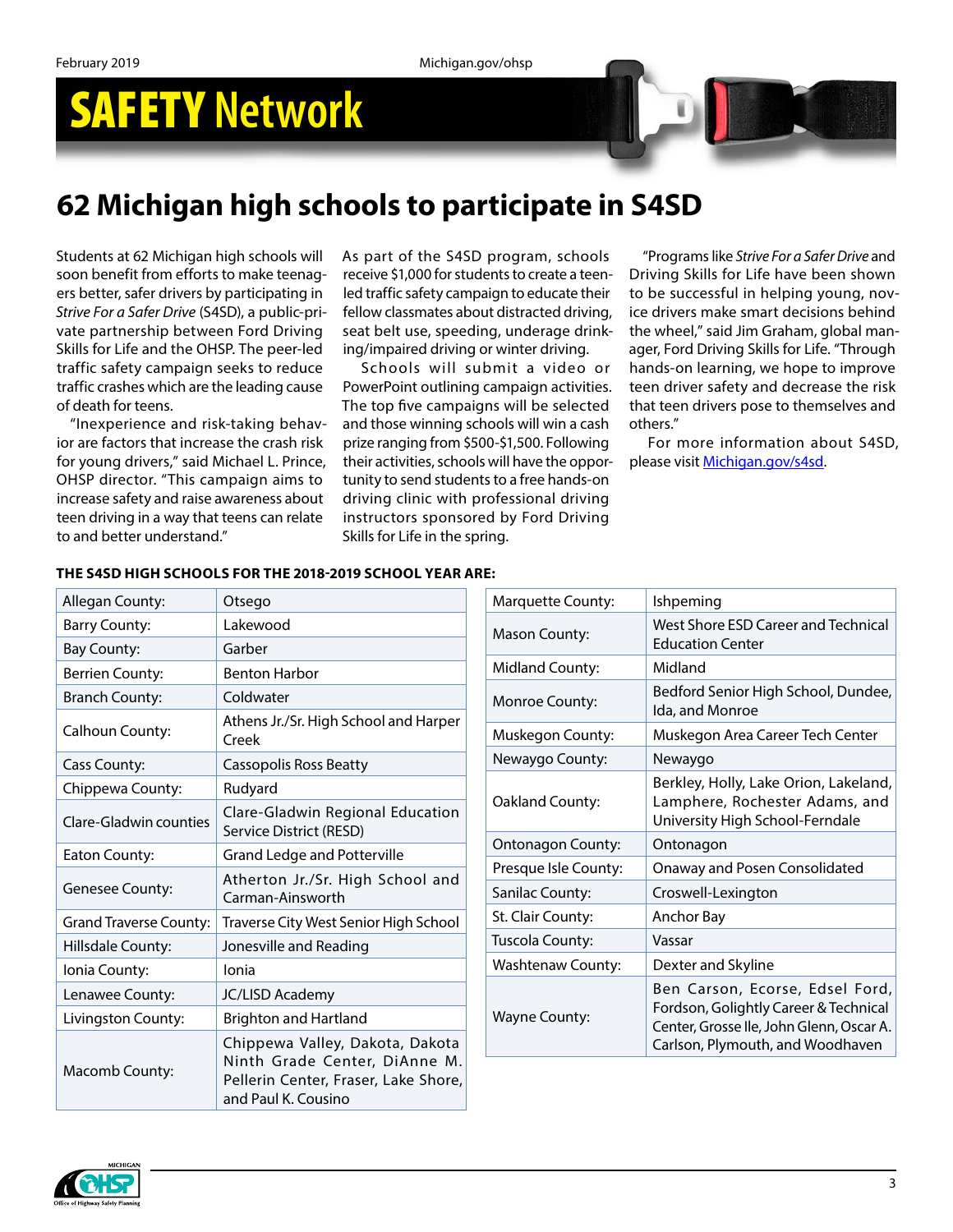# SAFETY **Network**

## **GHSA Produces Guide to Partnering with Highway Safety Offices**

*By Michael Prince, Director, OHSP*

#### **GHSA**

A Guide for Effectively **Partnering with State Highway Safety Offices** 



Whether it is through a grant, commission, network, action team, committee, conference, or one of thousands of individual contacts throughout the year, partnerships are the cornerstone of highway traf-

fic safety in Michigan. Without the many practitioners and stakeholders that we interact with throughout the year, projects don't move forward, campaigns are dormant, conferences are empty, training

opportunities are missed, children ride unbuckled, impaired drivers go undetected or untreated, and lives are lost or altered forever. To help state highway safety offices foster improved relationships with our partners, the Governor's Highway Safety Association (GHSA) has updated its publication *A Guide for Effectively Partnering with State Highway Safety Offices*. The guide is filled with valuable information about state highway safety offices, how our programs are administered, as well as examples of both funded and nonfunded partnerships. You can download the publication to your smartphone or tablet, or print the PDF version from GHSA's website at [www.ghsa.org/resources/](https://na01.safelinks.protection.outlook.com/?url=http%3A%2F%2Fwww.ghsa.org%2Fresources%2Fpartnering18&data=02%7C01%7CRossJ7%40michigan.gov%7Cf957dd6579754188b30e08d667662baa%7Cd5fb7087377742ad966a892ef47225d1%7C0%7C0%7C636810085845902477&sdata=qzI1jM3pk7t1NKfceVpNeXnKO1ojTR1q%2FEI4EJekgho%3D&reserved=0) [partnering18](https://na01.safelinks.protection.outlook.com/?url=http%3A%2F%2Fwww.ghsa.org%2Fresources%2Fpartnering18&data=02%7C01%7CRossJ7%40michigan.gov%7Cf957dd6579754188b30e08d667662baa%7Cd5fb7087377742ad966a892ef47225d1%7C0%7C0%7C636810085845902477&sdata=qzI1jM3pk7t1NKfceVpNeXnKO1ojTR1q%2FEI4EJekgho%3D&reserved=0).

## **What's Ahead**

#### **MARCH 2019**

- **12 Pedestrian and Bicycle Safety Action Team meeting.** Horatio Earle Learning Center, 7575 Crowner Drive, Dimondale, 9 a.m.
- **13 Commercial Motor Vehicle Safety Action Team meeting.** Michigan Center for Truck Safety, 1131 Centennial Way, Lansing, 9 a.m.

#### **APRIL 2019**

- **4 Motorcycle Safety Action Team meeting.** Horatio Earle Learning Center, 7575 Crowner Drive, Dimondale, 9 a.m.
- **10 Impaired Driving Action Team meeting.** MSP Headquarters, 7150 Harris Drive, Dimondale, 10 a.m.
- **16 Distracted Driving Action Team meeting.** MSP Headquarters, 7150 Harris Drive, Dimondale, 1 p.m.
- **16 Traffic Records and Information Systems Action Team meeting.** MSP Headquarters, 7150 Harris Drive, Dimondale, 1:30 p.m.



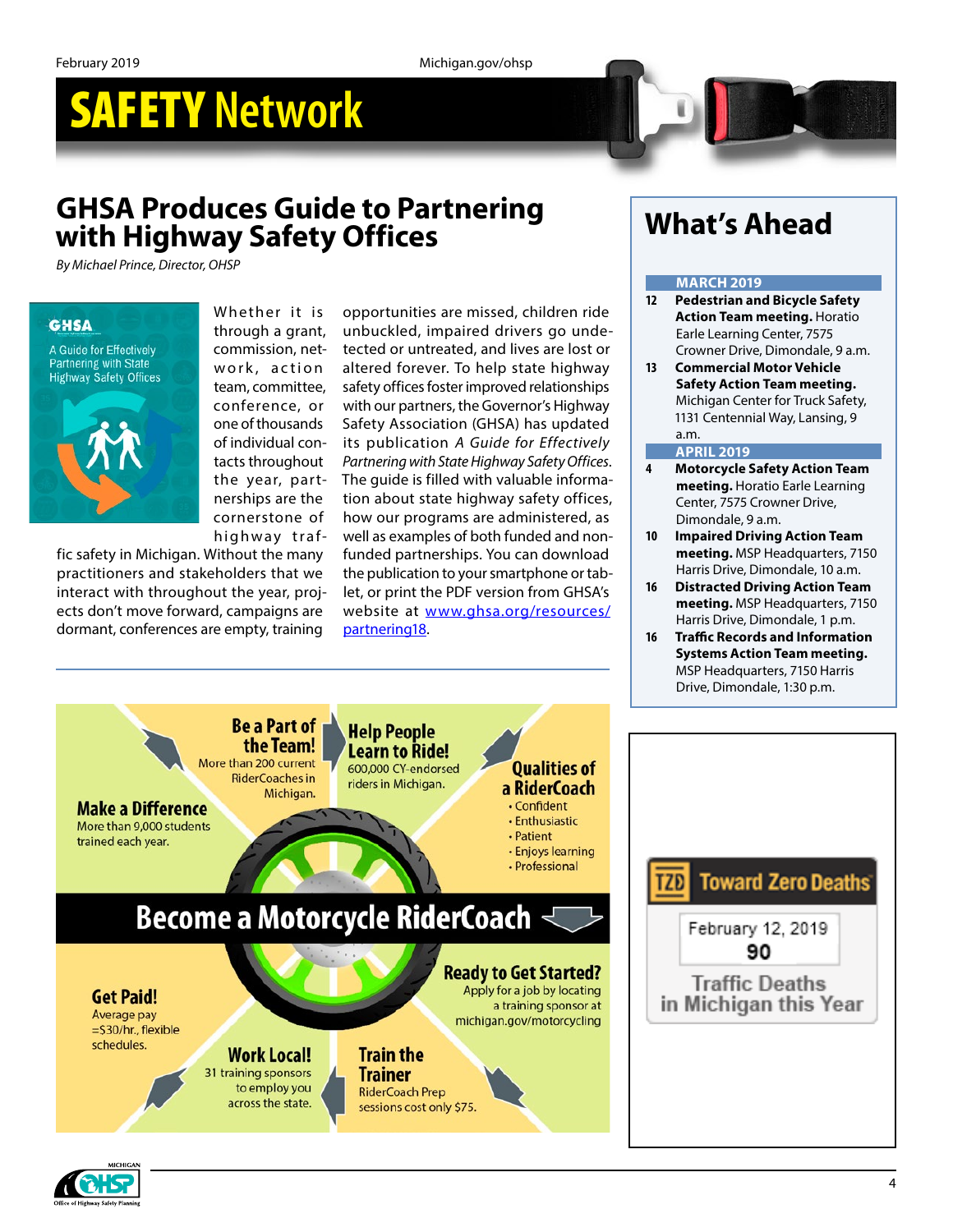# SAFETY **Network**

### **What the Michigan Recreational Marihuana Law Means for Prosecutors/Law Enforcement in OWI Cases**

Prosecutors and law enforcement handling impaired driving cases should be familiar with the Michigan Supreme Court ruling of People v. Koon, 494 Mich 1; 832 NW2d 724 (2013).

In People v. Koon, the Court ruled that, "The immunity from prosecution provided under the Michigan Medical Marihuana Act (MMMA) to a registered patient who drives with indications of marijuana in his or her system but is not otherwise under the influence of marijuana inescapably conflicts with MCL 257.625(8), which prohibits a person from driving with any amount of marijuana in his or her system. Under the MMMA, all other acts and parts of acts inconsistent with the MMMA do not apply to the medical use of marijuana. Consequently, MCL 257.625(8) does not apply to the medical use of marijuana."

On November 6, 2018, Michigan voters chose to become a recreational marihuana state by adopting the Michigan Regulation and Taxation of Marihuana Act (MRTMA).

The act is similar to the MMMA language took effect December 2018:

Section 4.1 This act does not authorize: (a) operating, navigating, or being in physical control of any motor vehicle, aircraft, snowmobile, off-road recreational vehicle, or motorboat while under the influence of marihuana;

Section 4.1 5. All other laws inconsistent with this act do not apply to conduct that is permitted by this act.

In light of the language in the MRTMA, it is important for law enforcement to know what to look for when someone is under the under the influence of ONLY marihuana. Listed below is what officers should be looking for during a roadside investigation to establish probable cause of impairment due to marihuana.

#### **GENERAL INDICATORS**

• Bloodshot, watery eyes

- Relaxed inhibitions
- Body tremors
- Eyelid tremors
- Impaired perception time/distance
- Increased appetite
- Possible paranoia
- Possible panic attacks
- Divided attention impairment
- Odor of marihuana (not always)
- Debris in mouth and/or on tongue

Standardized Field Sobriety Test (SFST) Indicators: Impairment will usually be evident on the Walk and Turn (WAT) and/or One-Leg Stand (OLS). Marihuana alone will usually not cause any Horizontal Gaze Nystagmus (HGN), but a subject may have difficulty holding his or her head still due to divided attention issues. Vertical Gaze Nystagmus (VGN) will not be present.

WAT: There are eight clues on this test that were studied and validated for the .08 percent breath alcohol concentration (BAC). However, they are extremely useful for disclosing drug impairment as well. The eight clues are easy to remember through the following acronym:

"BS SO WHAT": In the following order, subjects sometimes lose their Balance during instructions. Sometimes they Start walking too soon. Sometimes they Stop while walking. Sometimes they step Offline. Sometimes they take the Wrong number of steps. Sometimes they miss touching Heel to toe by more than half an inch. Sometimes they raise their Arms more than six inches from their sides for balance. Sometimes they Turn improperly. In addition, general, non-studied indicators of impairment frequently manifest themselves as well including but not limited to the following: failing to count each

step out loud, failing to watch feet while walking, and body tremors.

OLS: This test contains four studied, validated clues for alcohol, but may also be useful in establishing impairment due to marihuana. An easy way to remember the clues is with the following acronym:

"DASH": Sometimes subjects put their foot Down while balancing. Sometimes they raise their Arms over six inches from their body for balance. Sometimes they Sway while balancing. Sometimes they Hop. General indicators of impairment frequently occur as well with the OLS including but not limited to the following: not looking at the raised foot while balancing, jumbled count or no count, body tremors, and an unusually fast or slow count.

As with the WAT, officers need to make sure they are always in "substantial compliance" with the standards set forth by the National Highway Traffic Safety Administration (NHTSA) when administering the SFSTs. A test that falls short of being administered in "substantial compliance" may not be admitted at trial as evidence of impairment.

Please take the time to review your SFSTs and be as sharp as you can on them. If you commit these tests to your memory banks, they will be there when you really need them. Also, officers are encouraged

*Marihuana Continued on page 6 >*



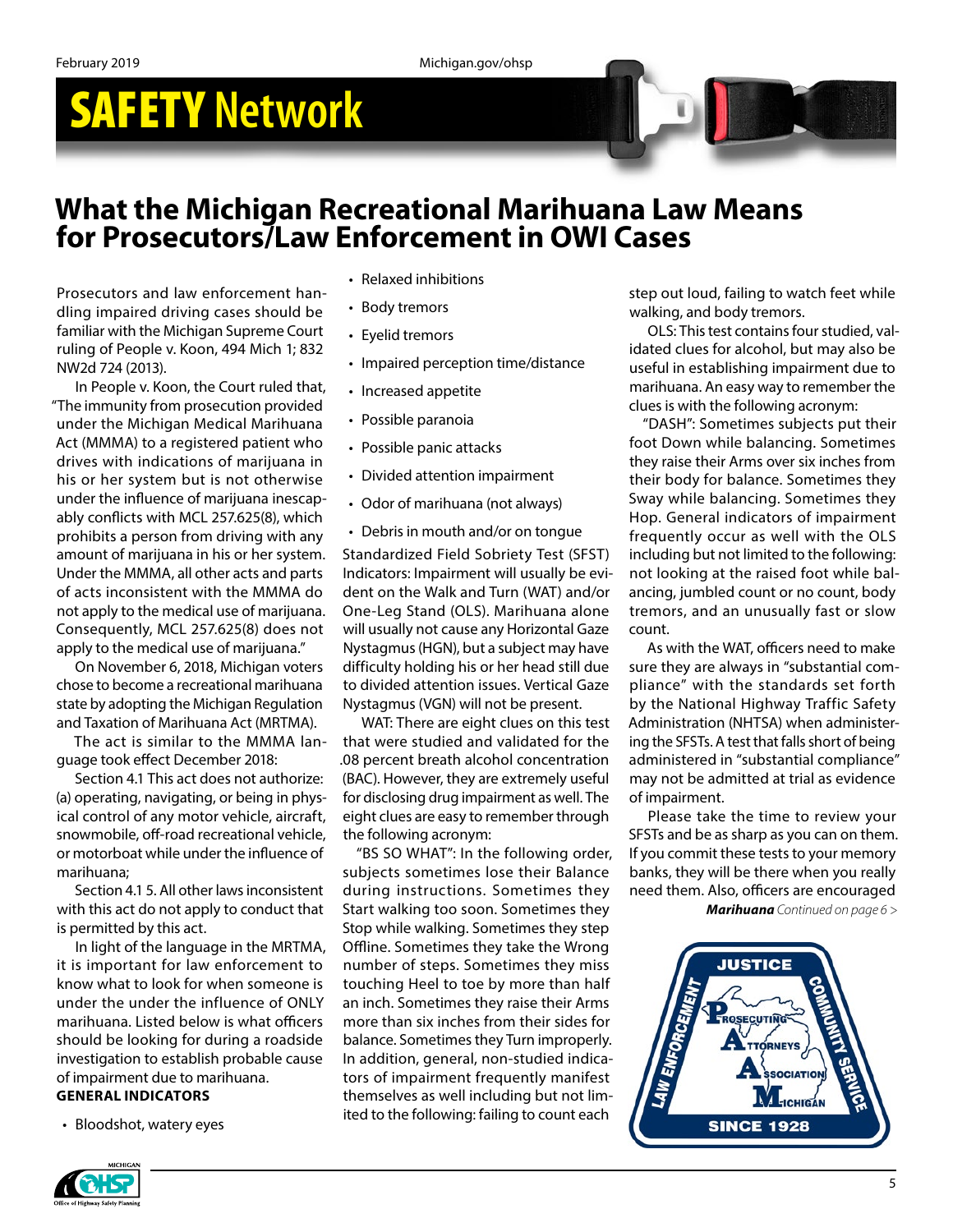## SAFETY **Network**

#### *Marihuana Continued from page 5 >*

to incorporate the Modified Romberg Balance Test and the Lack of Convergence (LOC) test into all OWI investigations. Both tests are very useful for helping establish probable cause to arrest in OWI cases.

Lastly, in a marihuana-impairment driving case, it is imperative that blood results come back with THC in the subject's blood. People v. Feezel, 486 Mich 184; 783 NW2d 67 (2010).

#### **THE ACT ALLOWS THE FOLLOWING:**

- 1. Allows a person, 21 years of age or older to possess, use or consume, internally possess, purchase, transport, or process 2.5 ounces or less of marihuana, except that not more than 15 grams of marihuana may be in the form of marihuana concentrate. Section 5.1(a).
- 2. Allows a person 21 and older to possess, store, and process not more than 10 ounces of marihuana produced by marihuana plants cultivated on the premises and cultivate not more than 12 marihuana plants for personal use, provided that no more than 12 marihuana plants are possessed, cultivated, or processed on the premises at once. Section 5.1(b).
- 3. Allows a person to assist another person who is 21 years of age or older. Section 5.1(c).
- 4. Allows a person to give away or otherwise transfer without remuneration up to 2.5 ounces of marihuana, except that not more than 15 grams of marihuana may be in the form of marihuana concentrate, to a person 21 years of age or older, as long as the transfer is not advertised or promoted to the public. Section 5.1(d).

#### **WHAT IS PROHIBITED:**

5. Operate, navigate, or being in physical control of any motor vehicle, aircraft, snowmobile, off-road vehicle, or motorboat while under the influence of marihuana;

- 6. Transfer of marihuana or marihuana accessories to a person under the age of 21;
- 7. Any person under the age of 21 to possess, consume, purchase or otherwise obtain, cultivate, process, transport, or sell marihuana;
- 8. Separation of plant resin by butane extraction or another method that utilizes a substance with a flashpoint below 100 degrees Fahrenheit in any public place, motor vehicle, or within the curtilage of any residential structure;
- 9. Consuming marihuana in a public place or smoking marihuana where prohibited by the person who owns, occupies, or manages the property, except for purposes of this subdivision a public place does not include an area designated for consumption within a municipality that has authorized consumption in designated areas that are not accessible to persons under 21 years of age;
- 10. Cultivating marihuana plants if the plants are visible from a public place without the use of binoculars, aircraft, or other optical aids or outside of an enclosed area equipped with locks or other functioning security devices that restrict access to the area;
- 11. Consuming marihuana while operating, navigating, or being in physical control of any motor vehicle, aircraft, snowmobile, off-road recreational vehicle, or motorboat, or smoking marihuana within the passenger area of a vehicle upon a public way;
- 12. Possessing marihuana accessories or possessing or consuming marihuana on the grounds of a public or private school where children attend classes in preschool programs, kindergarten programs, or grades 1 through 12, in a school bus, or on the grounds of any correctional facility; or
- 13. Possessing more than 2.5 ounces of marihuana within a person's place

of residence unless the excess marihuana is stored in a container or area equipped with locks or other functioning security devices that restrict access to the contents of the container or area. Sections 4.1(a) – 4.1(i).

*For more information on these cases, statutes and PAAM training programs, contact your Traffic Safety Resource Prosecutors, Kenneth Stecker and Kinga Canike, at 517-334-6060 or email at [steckerk@michigan.gov](mailto:steckerk@michigan.gov) and [can](mailto:canikek@michigan.gov)[ikek@michigan.gov](mailto:canikek@michigan.gov). Please consult your local prosecutor before adopting practices suggested by reports in this article. The court decisions in this article are reported to help you keep up with trends in the law. Discuss your practices that relate to these statutes and cases with your commanding officers, police legal advisors, and the prosecuting attorney before changing your practices in reliance on a reported court decision or legislative changes.* 

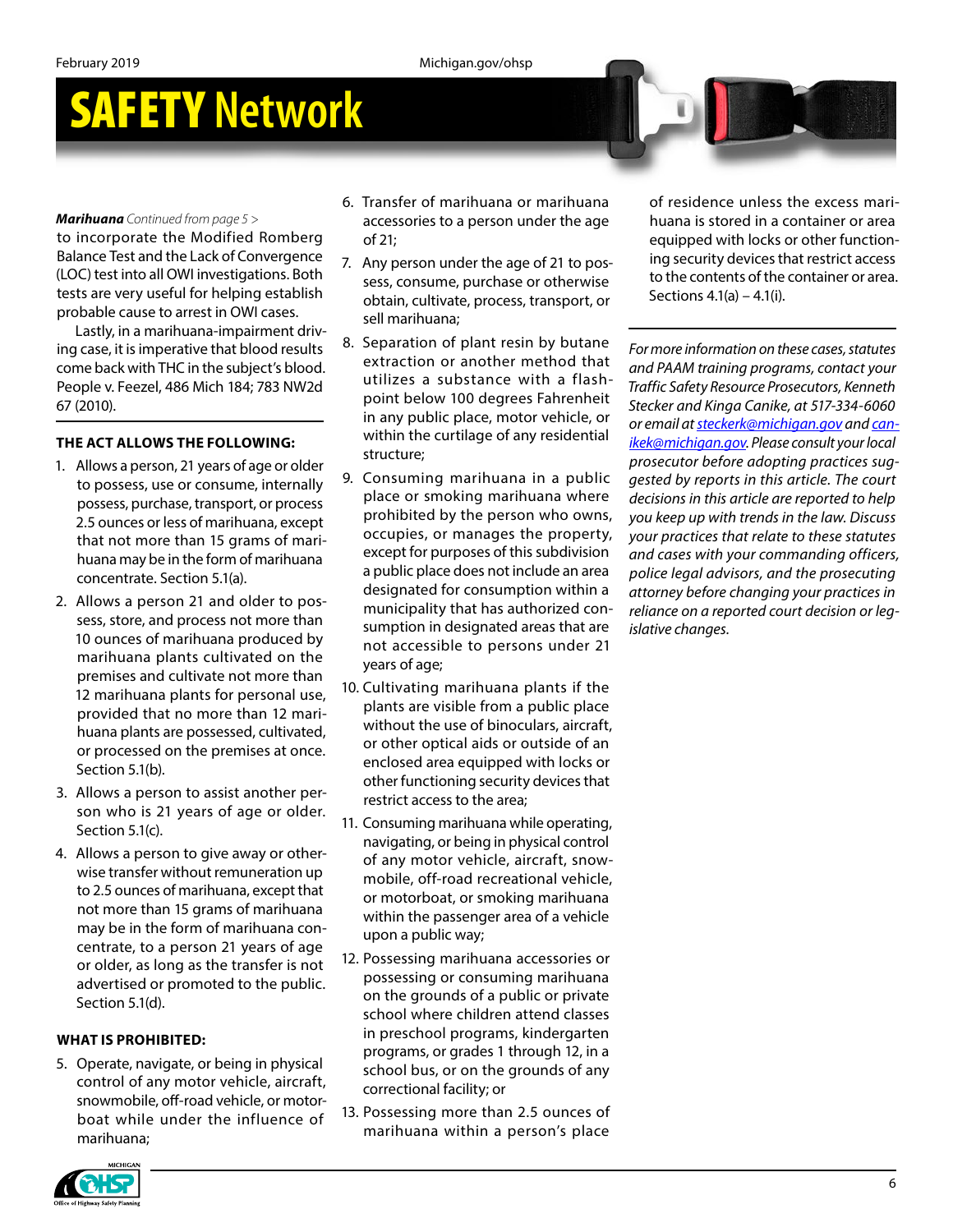## SAFETY **Network**

### **STAFF PROFILE Christy Sanborn**

**Impaired Driving Program Manager**



Christy has been with the OHSP for nearly four years. Before that, she worked for the Livingston County **ROAD** Community Corrections. Christy and Worked for the Livingston County<br>Community Corrections. Christy and<br>her husband have been married for 15<br>years and have two boys who are in<br>the fourth and sixth grades.<br>What are your interests or hobbies?<br>I love to watch s years and have two boys who are in<br>the fourth and sixth grades.<br>What are your interests or hobbies? the fourth and sixth grades.<br>the fourth and sixth grades.<br><mark>What are your interests or</mark> l

## the fourth and sixth grades.<br>What are your interests or hobbies?

*I love to watch sports, read books,*  **N** *and crochet. Most Saturdays in the fall you will find me at a football field watching our two boys play. RS,<br>he<br>eld<br>pu<br>mg* or the internal<br>bies?<br>ooks,<br>n the<br>l field<br>**!** you<br>iving **1 Doctors**<br>In the *Dall fi*<br>**are y<br>Precivice I H GI AN ENFORCEMENT EDUCATION EFFORTS GTSAC STRATEGIES G DEPARTURE TEAM** rest:<br>Port:<br>st Sai<br>st Sai<br>eass A<br>ievel<br>udies<br>ersity rectic<br>re bee<br>two k<br>ixth c<br>ntere<br>there<br>achie<br>achie<br>achie<br>achie

#### **What personal achievement are you Cmost proud of?**

*Completing my studies and receiving a Master's of Business Administration*  **ACT** Completing my studies and receiving<br>a Master's of Business Administration<br>from Cleary University this past sum-<br>mer and just after that participating *mer and just after that participating in my first ever 5k.*  $\overline{\phantom{a}}$ **T**<br>**I** rec<br>inist **P**<br>It participa<br> **GOALS**

**EFFORTS**

**PROCESS**

**RESEARCH**

**<sup>A</sup><sup>B</sup> <sup>C</sup> <sup>G</sup><sup>K</sup>**

**<sup>O</sup>P<sup>S</sup> <sup>A</sup>T<sup>R</sup> <sup>O</sup><sup>I</sup> <sup>T</sup> <sup>N</sup> <sup>E</sup><sup>T</sup> <sup>M</sup><sup>A</sup> <sup>S</sup> <sup>R</sup><sup>P</sup>**

**S EFFORTS**

 $\frac{1}{2}$ 

#### **What is your favorite vacation spot?**  *New Orleans. We vacationed there*  **a** *A as <i>A* **<b>P C** *Composity <i>A Pour <i>Pour years ago and then <b><i>A Pour years ago and then my husband and I visited there with friends. I love the history, culture, and the food! Looking forward to visiting again.*  $\begin{bmatrix} \text{pt?} \\ \text{ere} \\ \text{en} \end{bmatrix}$ **OR AD STRATEG EI S MANAGEMENT** ation spot?<br>
ioned there<br>
go and then<br>
d there with<br>
culture, and<br>
rd to visiting  $\mathcal{B}$ **RTS GTSAC STRATEG EI S**

### **Non-OHSP funding opportunities available**

The OHSP is often contacted by partner agencies and local advocates with funding requests for traffic safety projects. Although OHSP may be unable to provide funding support for all of these requests, we have developed a webpage listing other non-OHSP funding opportunities in which partners can explore.

From the Harley-Davidson Foundation to the LMB, there are several non-OHSP funding opportunities available. More information can [be found here.](https://www.michigan.gov/msp/0,4643,7-123-72297_64773_64775-482292--,00.html) Right now there are opportunities available with: PeopleForBikes, the MDOT, Southeast Michigan Council of Governments, the LMB, the Tri-County Bicycle Association,<br>Safe Routes to School Michigan, and the<br>Harley-Davidson Foundation. Safe Routes to School Michigan, and the Harley-Davidson Foundation. ssociation,<br>an, and the<br>distribution of the system of the system of the system of the system of the system of the system of the system of the system of the system of the system of the system of the system of the system of Michigan Council of Governments, the<br>
LMB, the Tri-County Bicycle Association,<br>
Safe Routes to School Michigan, and the<br>
Harley-Davidson Foundation. PeopleForBikes, the MDOT, Southeast<br>
Michigan Council of Governments, the<br>
LMB, the Tri-County Bicycle Association,<br>
Safe Routes to School Michigan, and the<br>
Harley-Davidson Foundation. there are opportunities available with:<br>
PeopleForBikes, the MDOT, Southeast<br>
Michigan Council of Governments, the<br>
Michigan Council of Governments, the<br>
LMB, the Tri-County Bicycle Association,<br>
Safe Routes to School Mich information can <u>be found here</u>. Right now<br>there are opportunities available with:<br>PeopleForBikes, the MDOT, Southeast<br>Michigan Council of Governments, the<br>LMB, the Tri-County Bicycle Association,<br>Safe Routes to School Mic Funding opportunities available. More<br>information can be found here. Right now<br>there are opportunities available with:<br>PeopleForBikes, the MDOT, Southeast<br>Michigan Council of Governments, the<br>LMB, the Tri-County Bicycle As to the LMB, there are several non-OHSP<br>funding opportunities available. More<br>information can be found here. Right now<br>there are opportunities available with:<br>PeopleForBikes, the MDOT, Southeast<br>Michigan Council of Governme From the Harley-Davidson<br>to the LMB, there are several<br>funding opportunities avail<br>information can be found her<br>there are opportunities avail<br>PeopleForBikes, the MDOT<br>Michigan Council of Govern<br>LMB, the Tri-County Bicycle<br>



*OHSP Director Michael Prince congratulates Grants Technician Susan Bishop on ten years with the department.* **ENGINEERING**



#### **DE THE DATE N RTAT OI N E**<br>**CE**<br>**CES DATE**<br>**CE**<br>**S**<br>**C**<br>**C**<br>**C**<br>**C**<br>**C**<br>**C**<br>**C E SAVE THE DATE MARC SAFETY 19 STATE**  $\frac{1}{2}$ **ACT OI N**  $\overline{a}$  $20$ , **NI EER CI FATAL TI EI S OI N**

.<br>Spend two days learning about the four E's of traffic safety—Enforcement, Education, Emergency Medical Services, and Engineering—from state and national experts. **RC <sup>R</sup>EVI <sup>R</sup> <sup>A</sup>T<sup>S</sup> <sup>E</sup><sup>T</sup> <sup>D</sup><sup>I</sup> A<sup>F</sup> LTC** *I***VIAI**<br>**C**<br>**C**<sub>*i***</sub>**, and Engineering—from</sub> SAVE ITE UAIE IVIANUS<br>Spend two days learning about the four E's of traffic safety<br>Emergency Medical Services, and Engineering—from st  $hat$ **P**<br> **P**<br> **Emerge** E's of traffic safety—Enf<br>neering—from state an<br>**on now open. <sup>M</sup><sup>A</sup> <sup>S</sup> <sup>P</sup>ROGRAM<sup>S</sup> Cement, Education,<br>national experts.**  $\frac{4 \text{K} \text{H}}{9 \text{ W}} \frac{1}{\text{V}}$ <br>  $\frac{4 \text{K}}{100}$ <br>  $\frac{4 \text{K}}{100}$ <br>  $\frac{4 \text{K}}{100}$ <br>  $\frac{4 \text{K}}{100}$ <br>  $\frac{4 \text{K}}{100}$ <br>  $\frac{4 \text{K}}{100}$ <br>  $\frac{4 \text{K}}{100}$ <br>  $\frac{4 \text{K}}{100}$ <br>  $\frac{4 \text{K}}{100}$ <br>  $\frac{4 \text{K}}{100}$ <br>  $\frac{4 \$ 

#### **Registration now open. <sup>A</sup><sup>T</sup> <sup>L</sup> <sup>T</sup><sup>I</sup> <sup>E</sup><sup>I</sup> <sup>S</sup> <sup>S</sup><sup>I</sup> <sup>U</sup><sup>S</sup> <sup>S</sup><sup>E</sup> U<sup>J</sup> <sup>N</sup><sup>I</sup> <sup>R</sup><sup>T</sup> <sup>A</sup>TA<sup>D</sup> <sup>S</sup>E<sup>I</sup> <sup>R</sup>**

.<br>KELLOGG HOTEL & CONFERENCE CENTER, EAST LANSING, MICHIGAN Registration now open.<br>GG HOTEL & CONFERENCE CENTER, EAS1  $\overline{\mathbf{B}}$ Emergency Medical Services, and Engineering—from state and national experent Registration now open.<br>
Registration now open.<br>
KELLOGG HOTEL & CONFERENCE CENTER, EAST LANSING, MICHIGA **<sup>T</sup><sup>S</sup> <sup>T</sup><sup>A</sup> <sup>E</sup> <sup>R</sup><sup>D</sup> <sup>V</sup><sup>I</sup> <sup>E</sup><sup>I</sup> <sup>R</sup> <sup>D</sup> <sup>S</sup> <sup>T</sup><sup>A</sup> <sup>A</sup> <sup>R</sup><sup>T</sup> <sup>F</sup><sup>A</sup> <sup>I</sup> <sup>F</sup> <sup>C</sup> <sup>R</sup><sup>T</sup> <sup>A</sup>N<sup>S</sup> <sup>O</sup><sup>P</sup> <sup>D</sup><sup>R</sup> <sup>V</sup><sup>I</sup> <sup>N</sup><sup>I</sup> <sup>G</sup> <sup>P</sup>ROCES<sup>S</sup> <sup>T</sup>RAF<sup>F</sup> C<sup>I</sup> DR VI NI G STATE DR VI ER CRA HS**

**<sup>R</sup><sup>P</sup> <sup>C</sup><sup>O</sup> <sup>S</sup><sup>E</sup> <sup>N</sup><sup>I</sup> <sup>S</sup> <sup>R</sup>U<sup>J</sup> AD <sup>S</sup>E<sup>I</sup>**

**<sup>T</sup>ROPSNART <sup>C</sup><sup>I</sup> <sup>F</sup><sup>F</sup>**